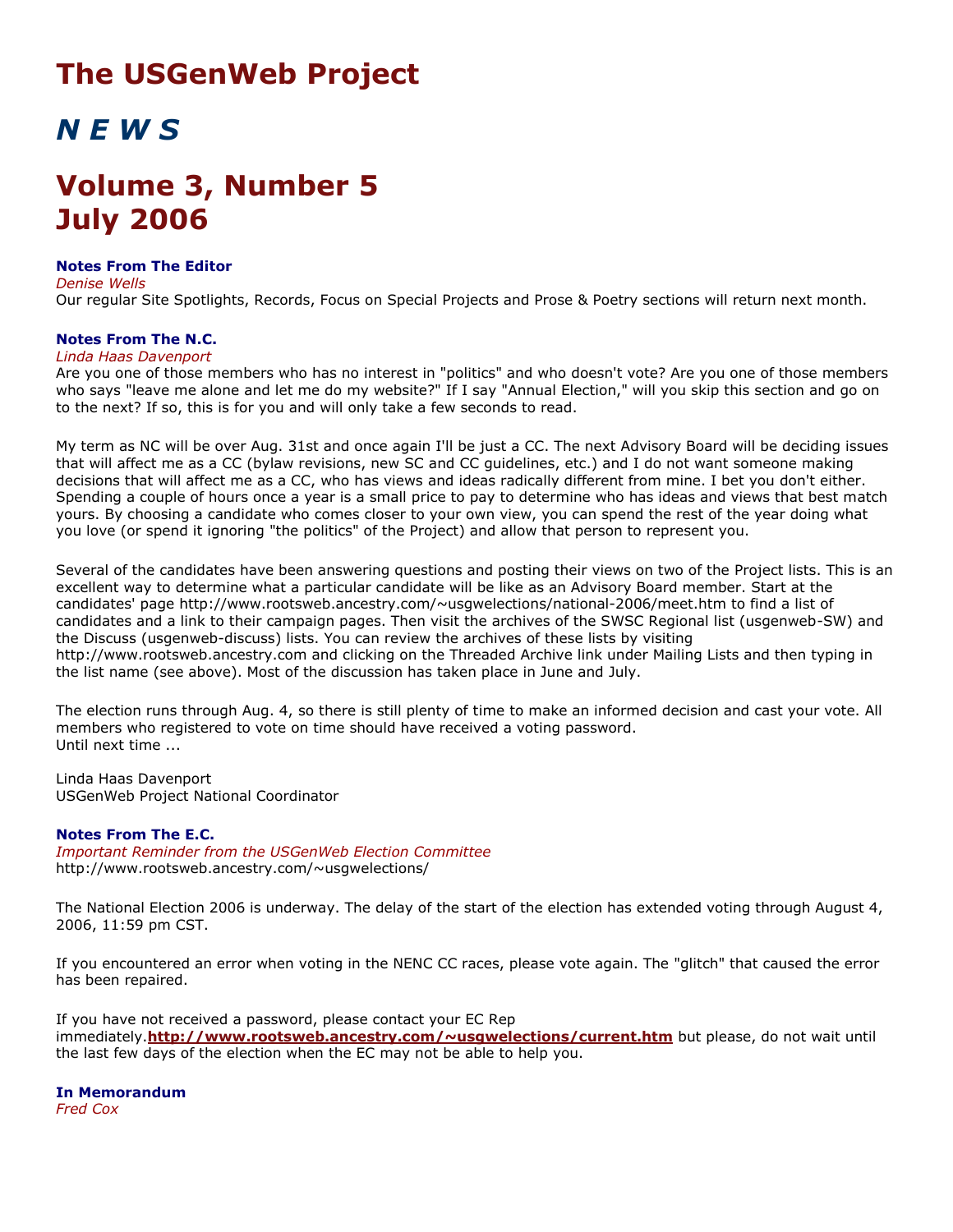MSGenWeb lost a valuable and long time member when Walter Fred Cox, Jr. passed away on June 11, 2006. Fred was affectionately known as "Phred" by MSGenWeb CCs. A small memorial and photo is at the bottom of the MSGenWeb home page: http://www.rootsweb.ancestry.com/~msgenweb/

Fred contributed a massive amount of information on the MS Civil War and his site is located at: http://www.rootsweb.ancestry.com/~mscivilw/

Researches can locate much useful information about the Civil War at this site. MSGenWeb will miss Fred, his work and his occasional messages in our chat sessions and on our chat mail list.

#### **USGenWeb 10th Anniversary Message from the N.C.**

*Linda Haas Davenport*

The year 2006 marks the 10th Anniversary of the USGenWeb Project and I have been looking back over the past 10 years. When the USGenWeb Project began, it was one of the few (if not the only) centralized locations on the Internet to find genealogy information and to post queries. Those early state and county sites began with just links to the small amount of on-line information of interest to a family historian and a query page. The only Special Project was the Archives. How far the Project has come during the past 10 years! Now there are several special projects and the state, county and special project sites of the Project not only contain links; they are now filled with information and transcribed records, with more added every day by our wonderful, dedicated and hard-working volunteers.

Ten years ago, the Internet was in its infancy. The things we take for granted today--e-mail, PCs, cell phones, digital cameras, etc., were not in the average person's world. Family historians and professional genealogists not only didn't use the Internet, most had never heard of it.

Over the past 10 years, the Internet has gone from obscurity to commonplace. As the Internet became an every day tool for millions of people, it changed the way family historians perform research. The availability of on-line, easilyaccessible genealogy and historical information has fueled the phenomenal growth of Genealogy as a hobby and, I'm proud to say, the Project has been right there every step of the way.

Everywhere we look, genealogy is reported as the fastest growing hobby in the country. Now the Internet is the first stop for beginning family historians and is used extensively by experienced researchers. New "How To" genealogy books devote chapters to using the Internet, and it is a rare book that does not recommend The USGenWeb Project as one of the first places to visit.

While subscription sites have popped up everywhere on the web, The Project has continued to offer free access to its vast wealth of information. The USGenWeb Project is recognized as the premier site of free information, and the Project websites welcome well over a million visitors each day.

The Project is where it is today because of the thousands of volunteers, both past and present, who cared enough to devote, collectively, millions of hours to gathering, transcribing and uploading information.

To each and every volunteer, past and present, a heartfelt "Thank You," because you are ones who have made The Project the fabulous resource it is today.

**------------------------------------------------------**

The views expressed in this newsletter are those of the contributors, including newsletter staff, and are not necessarily those of the USGenWeb Project.

**------------------------------------------------------**

You are receiving this newsletter because you are a member of The USGenWeb Project. For address changes, or to be added to or removed from the mailing list, visit the EC WebSite http://www.rootsweb.ancestry.com/~usgwelections/ and contact your EC Rep. To submit articles, letters and ideas, write to DAWells2@aol.com The USGenWeb NEWS is archived at http://www.usgenweb.org/newsletter/

**------------------------------------------------------**